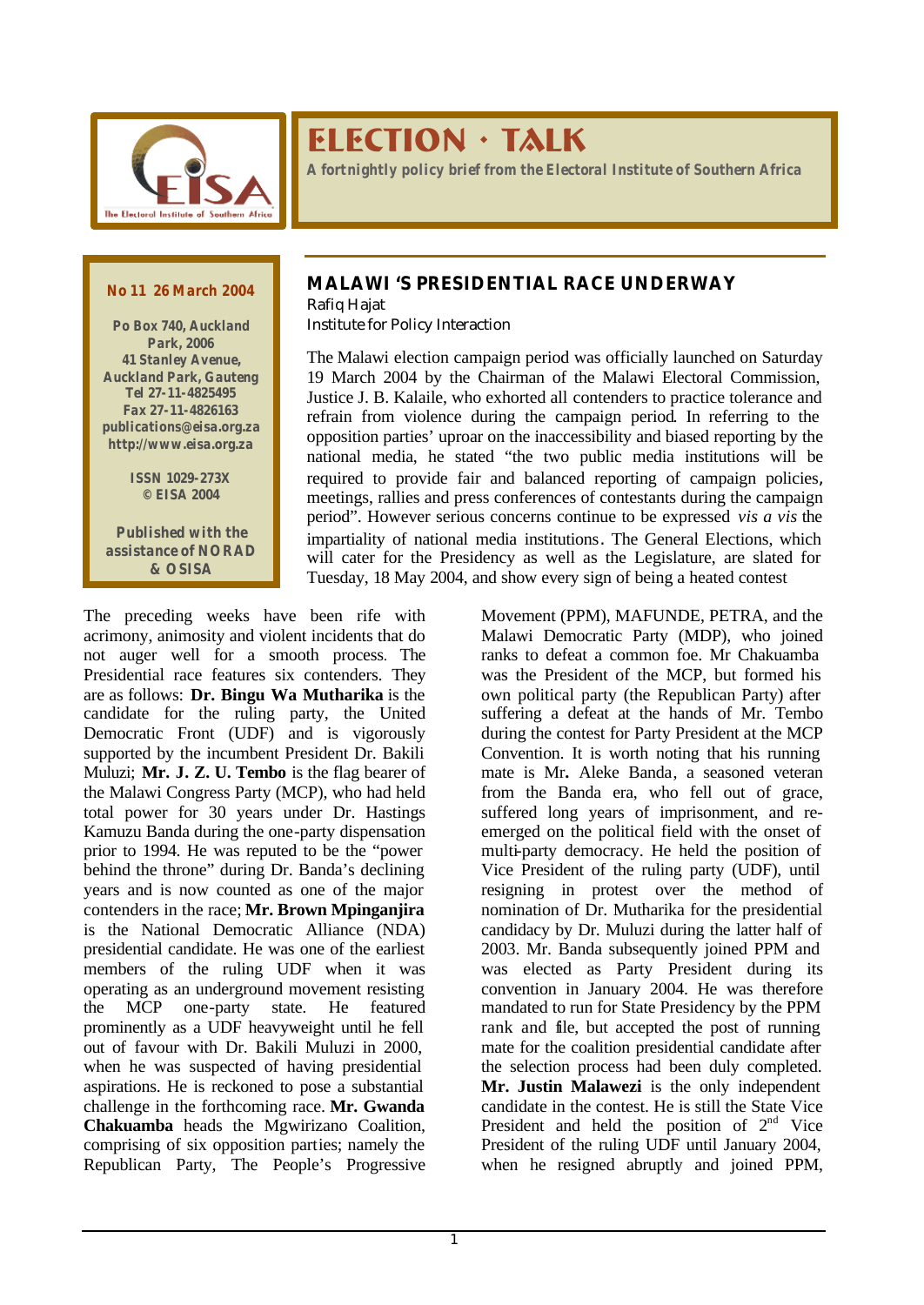where he was elected as 1<sup>st</sup> Vice President at their convention. When PPM joined the coalition (Mgwirizano), he broke ranks and decided to stand as an independent – espousing a campaign based on issues and not character assassination. This move took most political players by surprise and is still a hot topic of debate. **Dr. Hetherwick Ntaba** hails from once exalted heights as a member of the Kadzamira family that once held sway as a virtual aristocratic clan in Dr. Kamuzu Banda's heyday (Cecilia Kadzamira was the Official Hostess to Dr. Banda). Dr. Ntaba was also Dr. Banda's personal physician and was once deemed as the next generation in line for the succession of power in the MCP. He fell out with his uncle, John Tembo and split from the MCP to form his own party – The New Congress for Democracy (NCD) in December 2003. All in all, the contest promises to be a "no-holds barred" melee and tension is already growing. There is a feeling that violence may break out at any time, and the nation is watching the unfolding scenario with bated breath.

# **THE IMPACT OF PARLIAMENT EXPANSION ON THE ELECTORAL PROCESS IN BOTSWANA**

Professor Kenneth Good University of Botswana

The electoral playing-field has undergone radical change in the run-up to national elections in Botswana near the end of 2004. In circumstances where life expectancy, under the impact of HIV-AIDS, had fallen below 40 and where the population growth-rate is slowing, Parliament's size was increased from 40 to 57 elected members in February 2003. Parliament decided upon the increase in its size, and the exercise of creating the new constituencies was placed in the hands of a Demarcation Commission appointed by the State President. The political parties were not consulted, and were variously reported to be dissatisfied with the outcome. The demarcation, nevertheless, was final as of February 2003, and neither Cabinet nor Parliament could change the Commission's report. The voters had not been consulted nor adequately informed about this big change in their representation.

While Parliament's expansion by almost 40 per cent was favourable for popular representation in general, its impact on the political parties was bound to be inequitable. The ruling Botswana Democratic Party (BDP) was easily in the best

position to profit from the demarcation. Well resourced in terms of finance and campaign capacities, with favourable access to the media through government-run radio and television stations, it could readily command a good field of potential parliamentary candidates. The BDP was the only party of government in charge over the life of the independent country, and for an ambitious young man or woman, it represented upward advancement in politics and government. Government is easily the country's biggest employer, and access to its upper echelons comes best through the BDP. In sharp contrast, the under-resourced opposition parties, which previously faced difficulties in fielding even forty candidates, now have to find and field fifty seven. Even the best of them face little or no realistic hope of seats or jobs. For the BDP, as predominant in Botswana as is the ANC in South Africa and SWAPO in Namibia, Parliament's expansion meant an augmentation of that predominance. For weak and disunited opposition parties, the hurdle had been raised higher against them ever achieving meaningful representation. It is little wonder that supposed voter apathy is a perennia l problem in Botswana's electoral democracy. It was seriously addressed in the report of the Democracy Research Project of the University of Botswana in March 2002. It was also noted however, that the country's political history militated against political participation, and that hereditary chieftainship specifically disfavoured democracy in both the past and present. The non-participatory impulse did not spring entirely from the voters themselves, for a survey conducted a little earlier by the project found that 55.8 per cent of the people supported the direct election of the President, instead of the established indirect method where the choice of the President is reserved for MPs.

When Million Motlokwa of Francistown wrote to *The Botswana Guardian* in November 2003, he noted that "our elections do not change anything...whether voting for the ruling party or not the results are always the same." The electoral environment, he continued, "is not conducive for free and fair elections. The ruling party, he stated, is "a player and referee at the same time." The low turnout in the then recent by-election in Francistown East occurred because "people realised that it was worthless voting in [what was] a fruitless election." This sounds more like the voice of positive abstention rather than that of apathy. Botswana's ruling elite,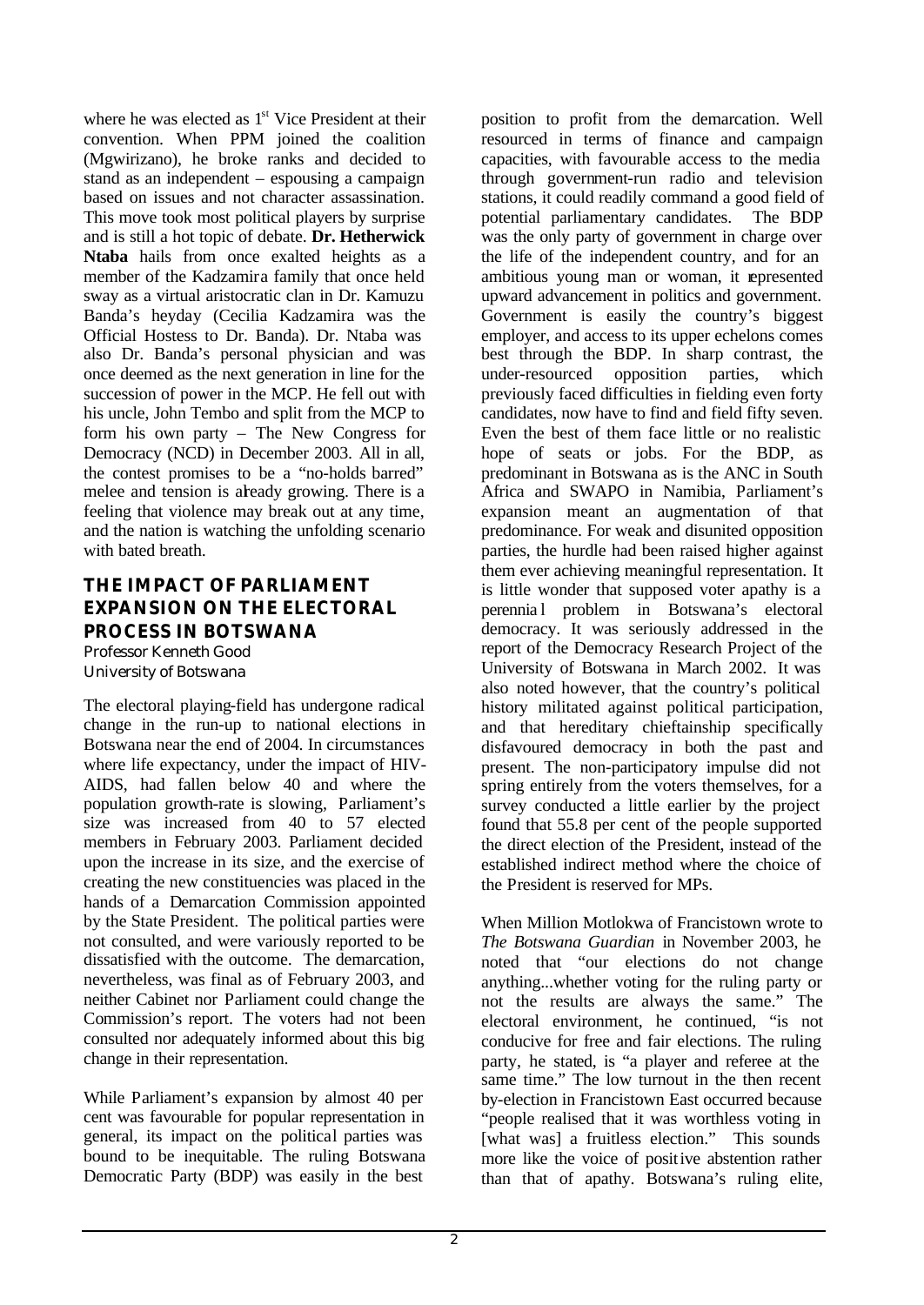moreover, does not always promote a big turnout. When important referenda were held in 1997 to, among other things, lower the voting age to 18 years, some ministers, distrustful of the capacities of the youth, reportedly campaigned in favour of a No vote, and turnout was less than 18 per cent. But the clearest indication that low electoral participation was acceptable to the elite came just after the last, 1999, national elections, when President Mogae declared that Botswana took pride in its dull elections. Abstention in such circumstances could well be a rational response to the ruling party's longevity and the absence of credible opposition, and a positive response by ordinary voters to the overweening power of elites. The expansion of electoral constituencies from 40 to 57, without consultation or discussion with the people, appears unlikely to alter this problem.

# **DISPUTES OVER LAND DISTRIBUTION AHEAD OF THE NAMIBIAN ELECTION**

Phanuel Kaapama University of Namibia

It seems as if Southern Africa has found a traditional concurrence between elections and the promises and/or threats for involuntary land seizure, to expedite the processes for the redistribution of land ownership. For instance the land ownership question became a central plank in the political campaigns of the various forces that were vying for political office in the Zimbabwean Presidential and Parliamentary Elections of 2000 and 2002 respectively. Similar threats were also made by the Landless People's Movement (LPM) in Bisho in the Eastern Cape Province of South Africa, following a march by more than 300 members of LPM to the Premier's Office, where they gave the government seven days to either give them land, or witness forceful occupation of farms in this province on election day of 14 April 2004. The ruling African National Congress (ANC) was quick not only to distance itself from these threats, but also to make a counter-threat of its own that hooliganism aimed at creating chaos and discord, as well as at misleading people will not be tolerated.

On 25 February 2004, the Namibian Government, through Prime Minister Theo-Ben Gurirab, announced its plans to expropriate commercial agricultural land, in an effort to speed  $\psi$  land

redistribution. This announcement was made in the context of the five regional by-elections and the local authorities elections scheduled for May this year, as well as the Parliamentary, Presidential and Regional Council elections pinned for the end of the year. Although the Minister of Lands, in a follow-up address, hinted at the fact that officials from his Ministry were about to identify farms for expropriation and planned to contact the owners within the subsequent four weeks, nothing concrete has transpired to confirm that the government had the full intent to expropriate land. However, the rhetoric about land expropriation is important as it presents a number of interesting parallels for these upcoming elections.

Firstly, it seemed as if the ruling party was set on a collision course with the trade union movement, when the government stepped in to halt the threats by Namibia Farmworkers' Union (NAFWU) leadership to unilaterally institute a process of land sharing, by resettling some of their members on the farms from where they were arbitrarily dismissed by the land owners. Therefore, given the fact that NAFWU is an affiliate of the National Union of Namibian Workers (NUNW), which is one of the formidable affiliated allies to the ruling party, the Prime Minister's announcement can also be seen as a confidence-building strategy that is designed to appease the trade union movement. Credibility to this analogy derives from the fact that a list of eight farms that was revealed in the Swapo mouthpiece, *Namibia Today*, included those farms that NAFWU had initially targeted for its unilateral land sharing scheme.

Secondly, the upcoming presidential elections will mark a major watershed for Namibia, in that the founding and incumbent President may retire, hence paving the way for a pre-election race for succession among a number of party stalwarts. Among those whose names are being mentioned as favourites for nomination at the Extra Ordinary Congress scheduled for May 2004 is the Hon. Hifikepunye Pohamba, the current Minister of Lands. For him this announcement could be important, in view of the procrastinated progress towards the implementation of the Swapo Party Congress resolution taken two years ago, which empowered government through the Ministry of Lands to proceed with the expropriation of the listed 192 farms covering about 1 268 911